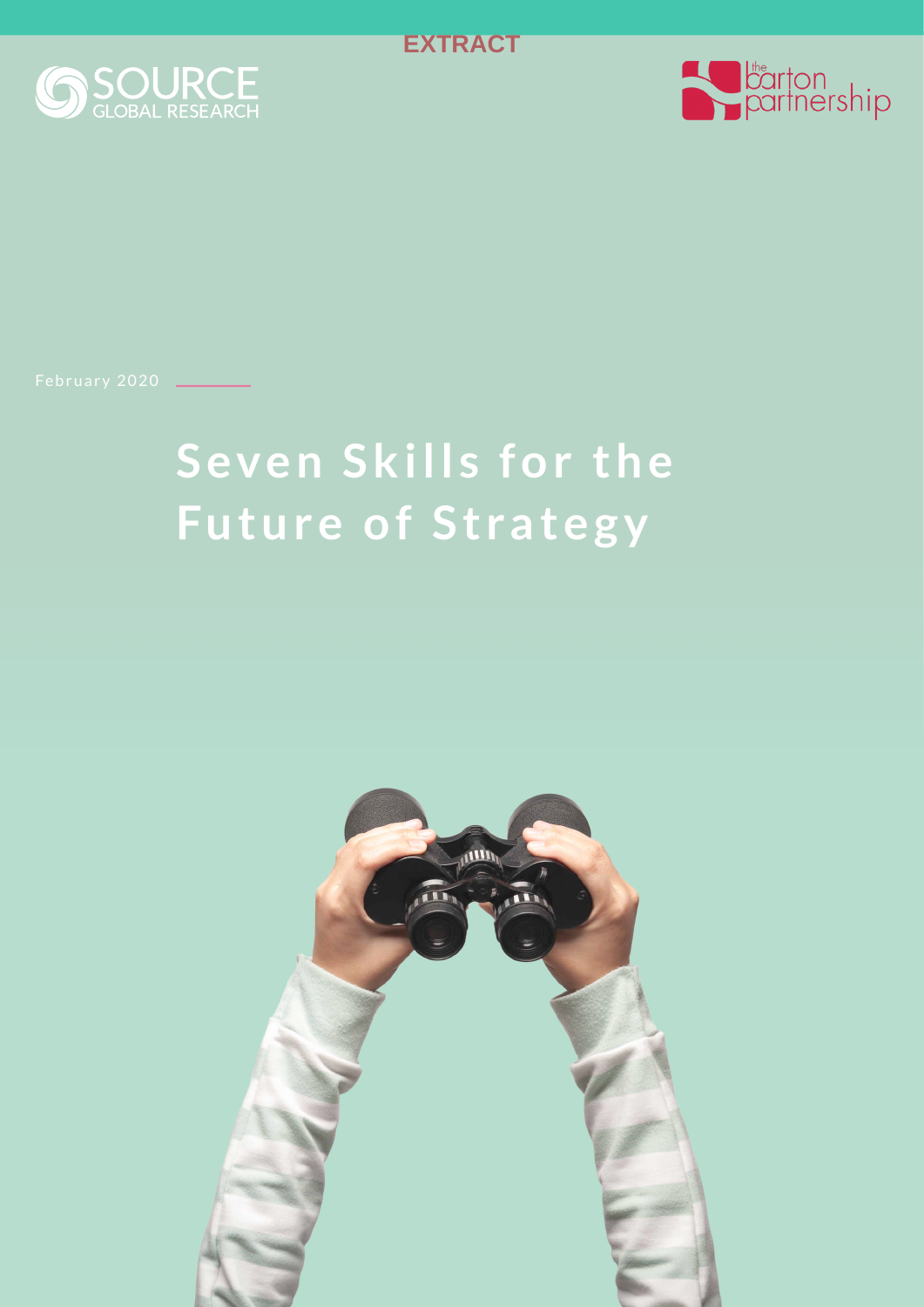# <span id="page-1-0"></span>**Contents**

| Introduction                                           | 3  |
|--------------------------------------------------------|----|
| A still point in a turning world?                      | 5  |
| <b>Blurring boundaries</b>                             | 6  |
| Different organisational models                        |    |
| Seven skills of the strategist                         | 9  |
| In summary: Three things to take away from this report | 13 |
| About us                                               | 14 |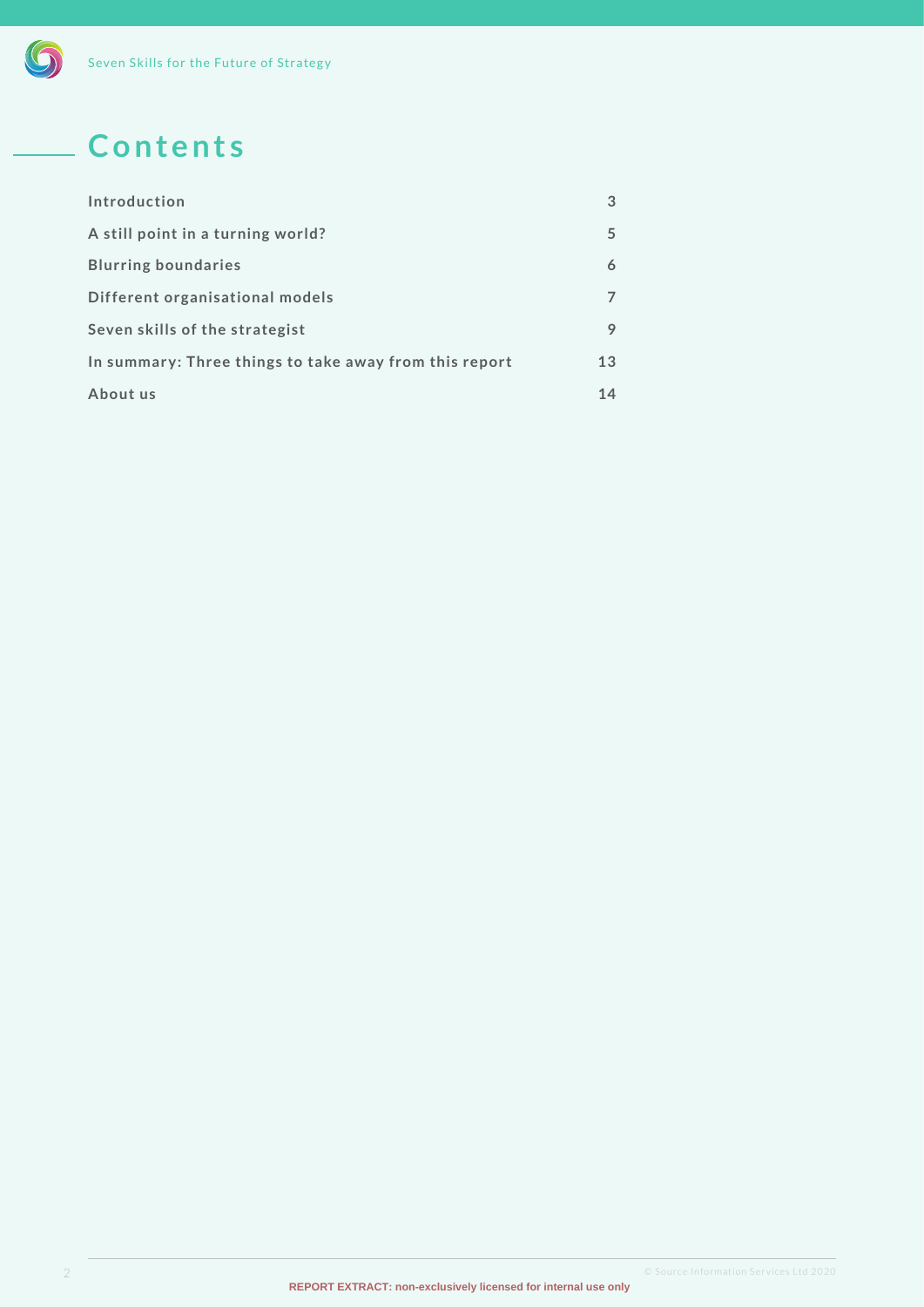## **Introduction**

Clients still believe in strategy.

The world may be in the throes of economic and political turmoil, technology may be changing at an ever-greater pace, but it's still critical for organisations to understand what their competitive advantage is, and how it's likely to play out.

According to data gathered by Source Global Research, 57% of large-scale US organisations think that the amount of time they spend on strategy will grow and just 2% think it will shrink.1 Source's research also shows that clients are more positive about the quality of strategy consulting than they are about any other type of consulting<sup>2</sup>: 73% rate the quality of strategy work done by major firms as either "high" or "very high", making strategy the top-ranked consulting service for the fourth year in a row.

### *The latest ranking of quality in consulting services reveals a familiar story: Strategy reigns supreme*



- 1 Based on 150 senior executives, surveyed in 2018 and published in *Does strategy consulting have a future?*
- 2 Based on over 8,000 responses from senior executives in major consulting markets around the world, gathered in November/December 2019.